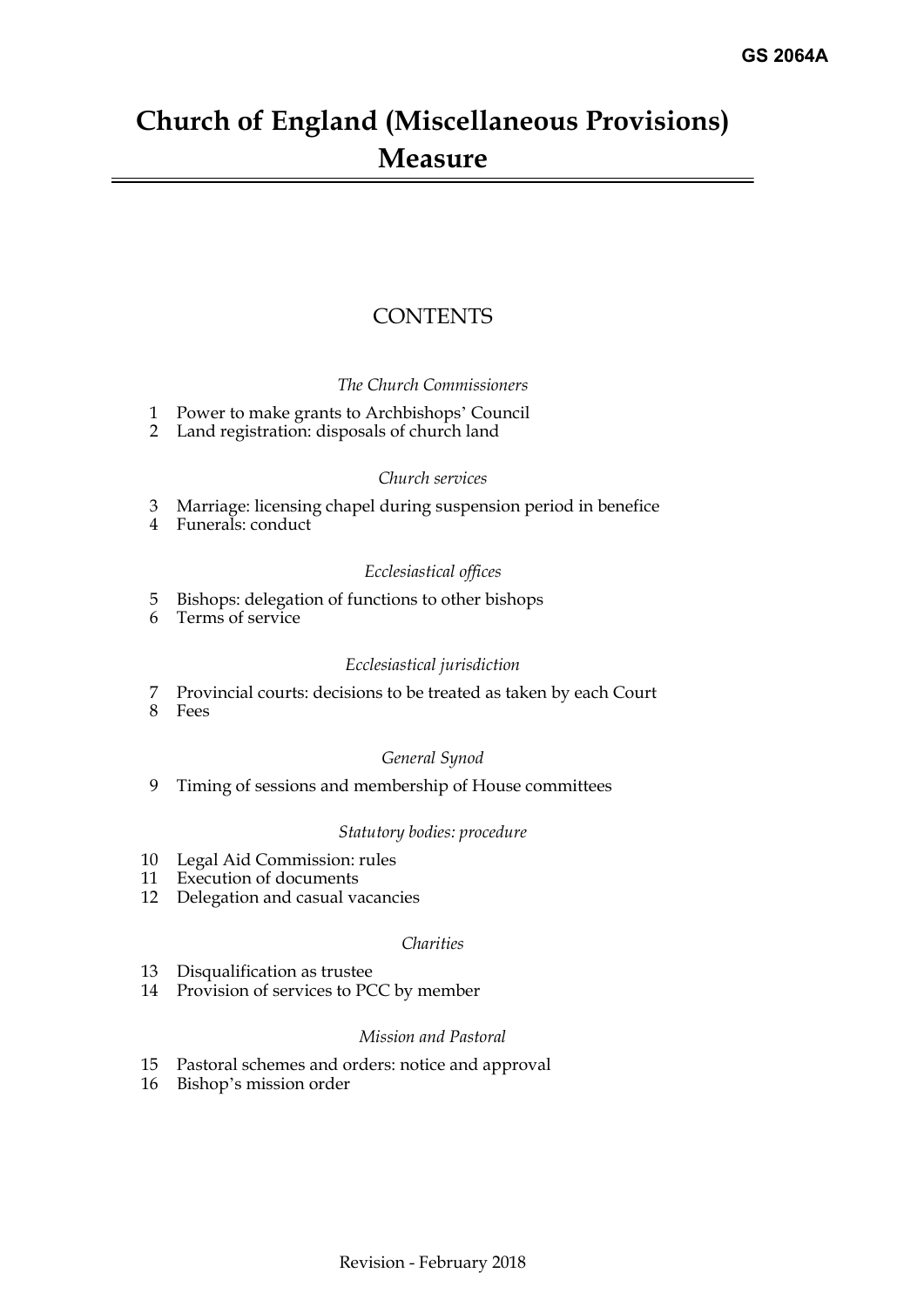*Final* [17 Short title, commencement and extent](#page-13-1)

Schedule [— Amendments to Church of England \(Legal Aid\) Rules 1995](#page-15-0)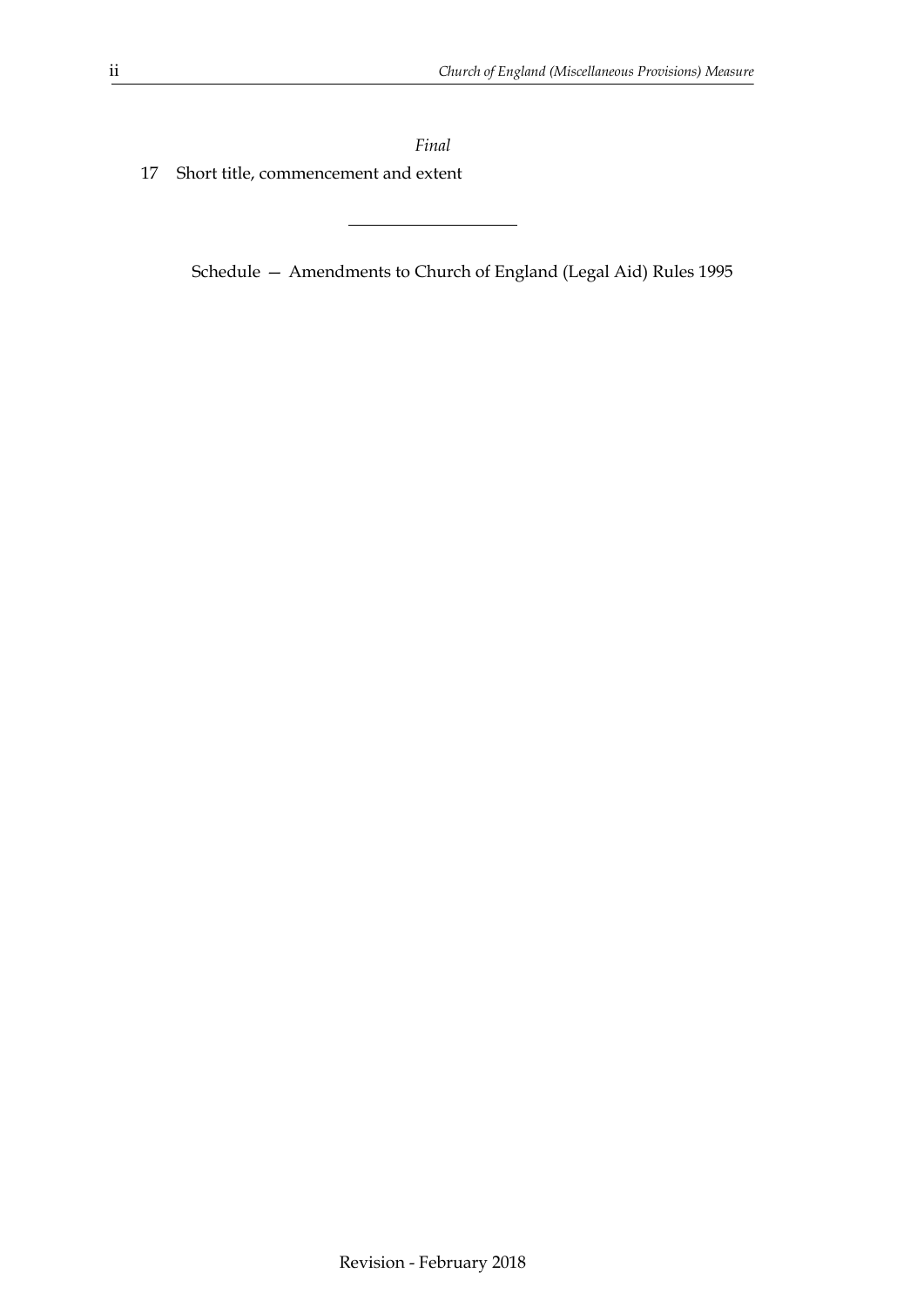DRAFT of a Measure to make miscellaneous provision relating to matters concerning the Church of England.

#### *The Church Commissioners*

#### **1 Power to make grants to Archbishops' Council**

<span id="page-2-1"></span><span id="page-2-0"></span>The Church Commissioners may make grants out of their general fund to the Archbishops' Council for the purposes of the Council's functions.

#### <span id="page-2-2"></span>**2 Land registration: disposals of church land**

- (1) **Where immediately before the commencement of this section an individual register of title contains an inhibition reflecting the requirement of section 99 of the Land Registration Act 1925 (Church Commissioners' certificate), the proprietor of the title may apply for the inhibition to be replaced with a restriction in Form D in Schedule 4 to the Land Registration Rules 2003 (S.I. 2003/1417) (as amended or replaced from time to time).**
- (2) **In that Schedule, for Form D (dispositions of church land etc.) substitute—**

*"Form D (parsonage, diocesan glebe, church or churchyard land)*

**No disposition of the registered estate is to be registered unless either—**

- **(a) the instrument contains a certificate that the disposition [***choose one of the bulleted clauses***]**
	- **is made in accordance with the Parsonages Measure 1938,**
	- **is made in accordance with section 14 of the New Parishes Measure 1943,**
	- **is made in accordance with section 17 of the New Parishes Measure 1943,** *20*
	- **is made in accordance with the Endowments and Glebe Measure 1976,**
	- **falls within section 117(3)(a) of the Charities Act 2011,**
	- **is made under the authority of a faculty granted under the common law power referred to in** *In re St. Mary Magdalene's Paddington* **[1980] Fam.99,** *25*
	- **is made in accordance with [***specify other Act, Measure or authority***], or**
- **(b) the Church Commissioners are a party to the instrument and have applied their seal to it."** *30*
- (3) **The reference in subsection (1) to the proprietor of the title is a reference to—**
	- (a) **the registered proprietor of the title, or**
	- (b) **a person entitled to be registered as the proprietor of the title.**
- (4) **An application under subsection (1)—**
	- (a) **must be made to the Chief Land Registrar,**

*35*

*5*

*10*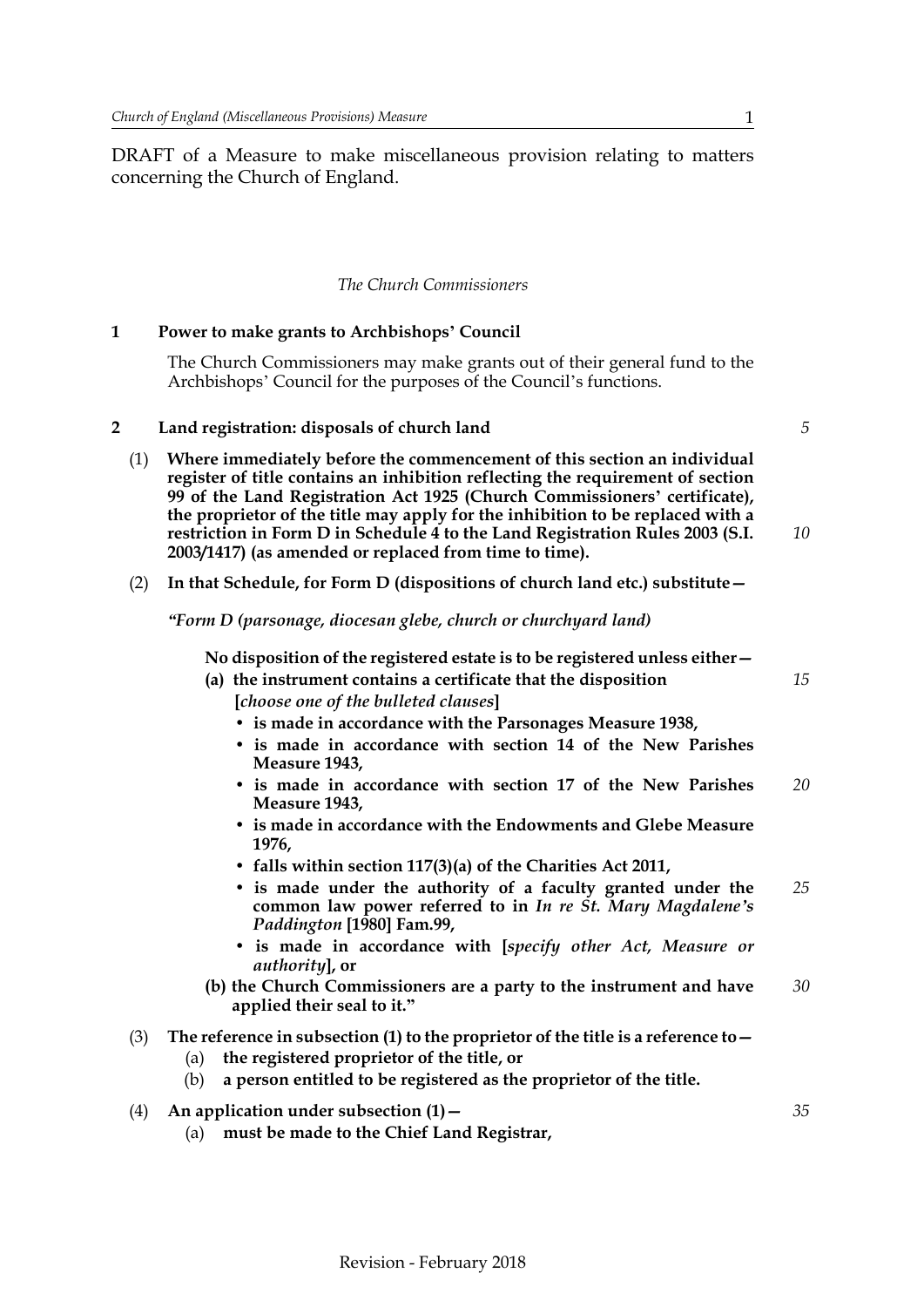- (b) **must specify the title number to which the application relates, and**
- (c) **must specify the form of the restriction sought.**
- (5) **No fee may be charged for an application under subsection (1).**
- (6) **If the application is in order, the Chief Land Registrar must make the replacement sought.**
- (7) **In rule 93 of the Land Registration Rules 2003 (persons having sufficient interest to apply for restriction), in paragraph (g), after "applying for a restriction" insert "in Form D".**
- (8) **The amendments made by this section to the Land Registration Rules 2003 do not affect the power to make further rules amending or revoking the provision made by those amendments."** *10*

#### *Church services*

#### **3 Marriage: licensing chapel during suspension period in benefice**

<span id="page-3-0"></span>In section 20 of the Marriage Act 1949 (licensing public chapel for publication of banns and solemnization of marriages), after subsection  $(7)$  insert –

"(7A) In the case of a benefice to which a suspension period within the meaning of the Mission and Pastoral Measure 2011 applies and for which a priest in charge has been appointed, this section has effect as if each reference to the incumbent were a reference to the priest in charge."

*20*

*25*

*15*

*5*

#### <span id="page-3-1"></span>**4 Funerals: conduct**

- (1) A clerk in Holy Orders who is authorised to officiate in accordance with the Canons of the Church of England may perform a funeral service in a crematorium, cemetery or other place which is not a church or churchyard, and in which the clerk would not otherwise be entitled to perform the service, if—
	- (a) the persons concerned have asked the clerk to perform the service, and
	- (b) the clerk has**, so far as practicable, informed the relevant minister and sought his or her goodwill**.
- (2) The "relevant minister" is—
	- (a) the minister of the parish on whose electoral roll the deceased's name was entered, or *30*
	- (b) if the deceased's name was not entered on the electoral roll of a parish **or the persons concerned do not know whether it was**, the minister of the parish which included the deceased's usual place of residence.
- (3) The performance of a funeral service in accordance with subsection (1) does not require the consent, and is not subject to the control, of the minister of the parish in which the service is performed. *35*
- (4) In subsection (1), "church" and "churchyard" each have the same meaning as they have in relation to a funeral service in the Ecclesiastical Fees Measure 1986 (see section 10 of that Measure).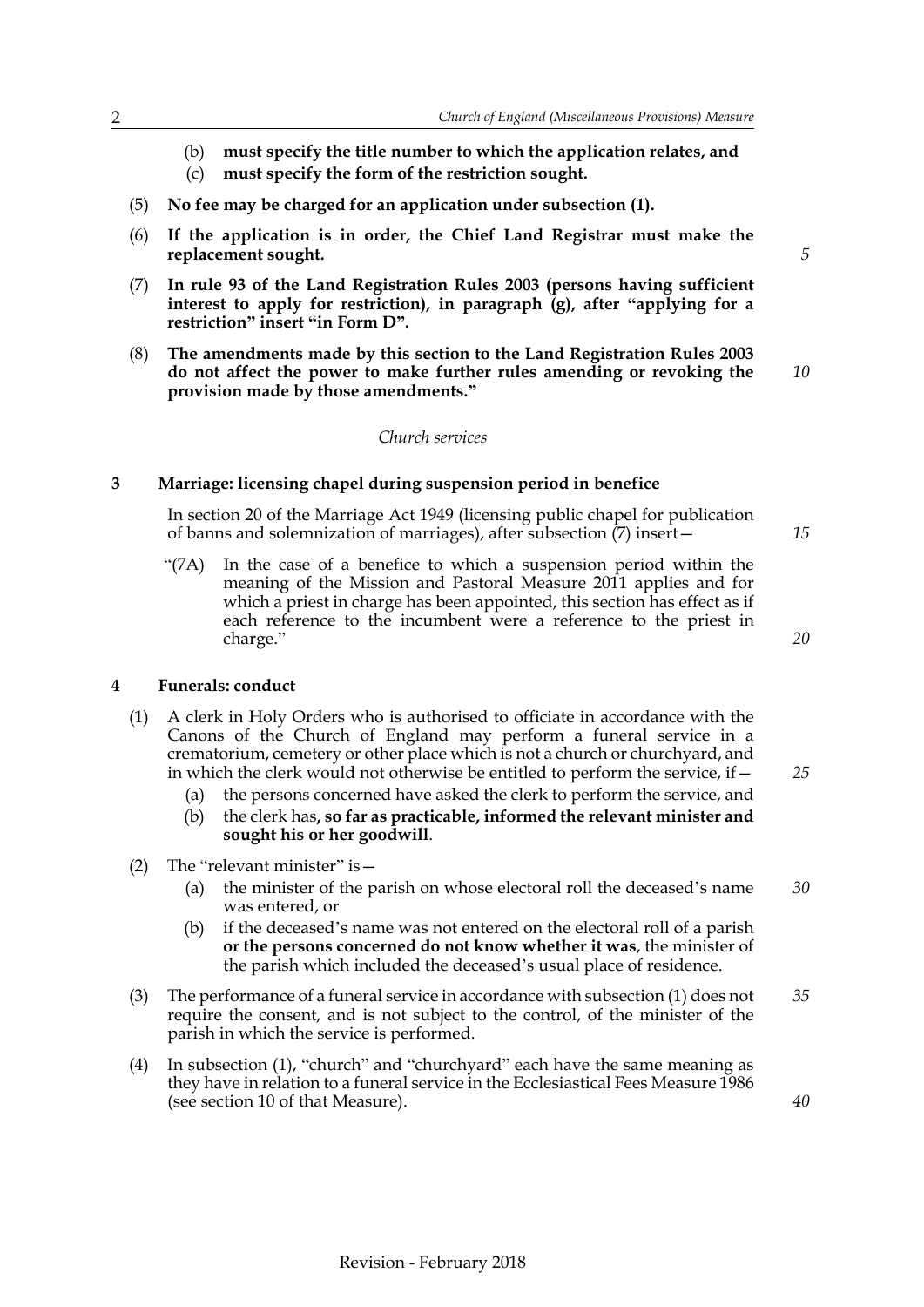- (5) In section 2 of the Church of England (Miscellaneous Provisions) Measure 1992 (conduct of funeral services), in subsection (2), after "may perform" insert "or arrange the performance of".
- (6) In subsection (4) of that section, after "be under the same obligation" insert "(subject to subsection (4A))".
- (7) After that subsection insert—
	- "(4A) Each of the following may perform a funeral service under an arrangement made under subsection (2) or (4)—
		- (a) a clerk in Holy Orders who is authorised to officiate in accordance with the Canons of the Church of England;
		- (b) a duly licensed deaconess, reader or lay worker."
- (8) The first rubric at the beginning of the Order for the Burial of the Dead in the Book of Common Prayer (which notes that the Order may not be used if the deceased is unbaptised, excommunicate or a suicide of sound mind) is omitted.

|  | Ecclesiastical offices |  |
|--|------------------------|--|
|  |                        |  |

#### **5 Bishops: delegation of functions to other bishops**

<span id="page-4-0"></span>It is hereby declared for the avoidance of doubt that the bishop of a diocese may, by virtue of the jurisdiction as Ordinary under Canon C 18, commit to another bishop of the Church of England the exercise of a function which is not conferred or imposed by or under an Act of Parliament or Measure.

#### <span id="page-4-2"></span><span id="page-4-1"></span>**6 Terms of service**

- (1) In section 1 of the Ecclesiastical Offices (Age Limit) Measure 1975 (age limit for appointment to certain ecclesiastical offices), after subsection (3A) insert—
	- "(3B) Neither subsection (1) nor subsection (3) shall apply to an office held under a contract of employment."
- (2) For section 11 of the Church of England (Miscellaneous Provisions) Measure 1992 substitute—

#### **"11 Resignation of incumbents**

- (1) Where the incumbent of a benefice wishes to tender resignation, it is not necessary to proceed by way of deed.
- (2) An incumbent who does not hold office under common tenure may tender resignation by giving at least three months' written notice to that effect to the bishop of the diocese.
- (3) The requirement to give notice under subsection (2) may be waived by agreement between the incumbent and the bishop.
- (4) For the provision that applies in the case of an incumbent who holds office under common tenure, see section 3 of the Ecclesiastical Offices (Terms of Service) Measure 2009 (which requires the bishop to be given three months' written notice)."

*5*

*10*

*15*

*20*

*25*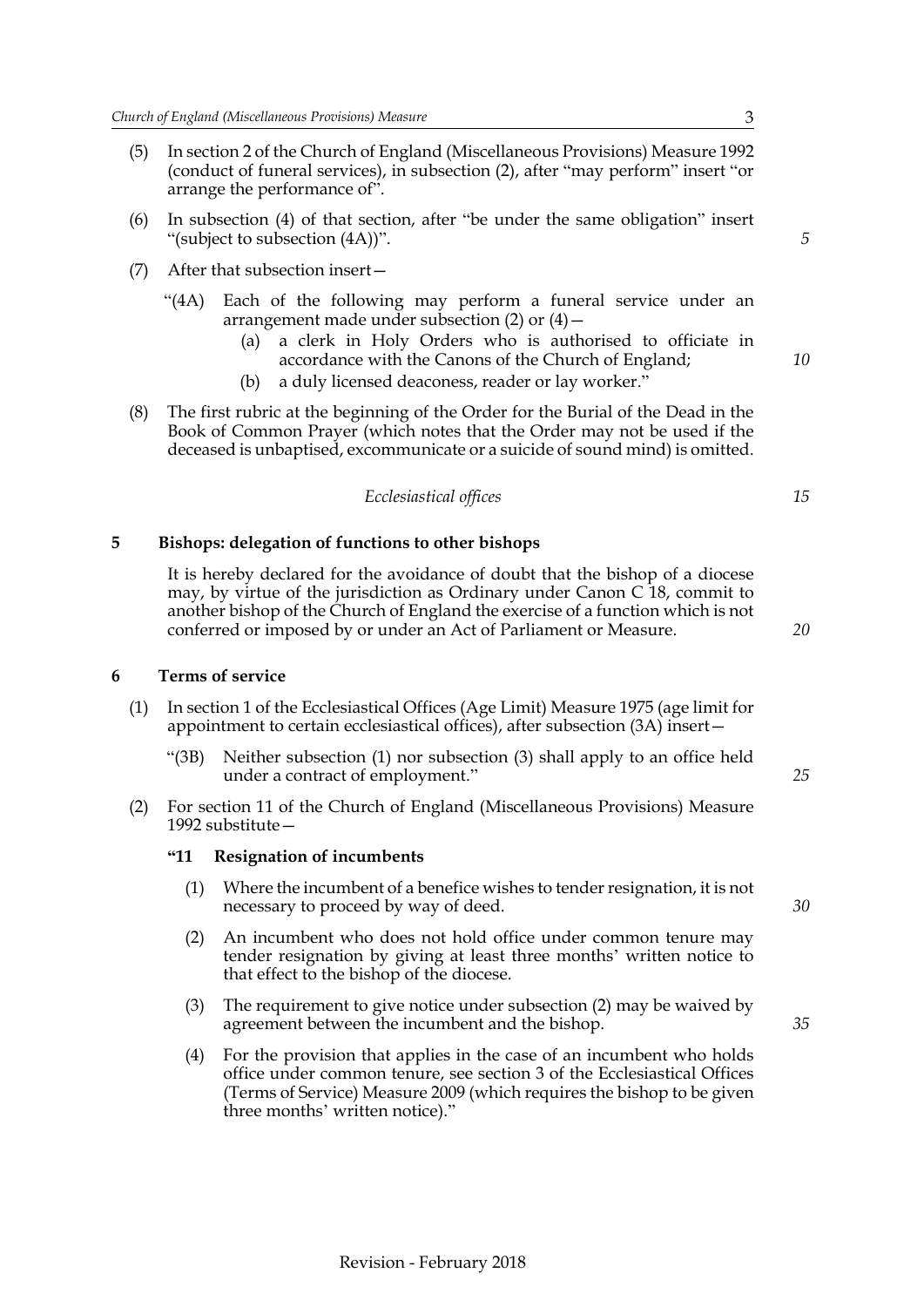- (3) In consequence of subsection (2), Schedule 2 to the Church of England (Miscellaneous Provisions) Measure 1992 (form for resignation by incumbent) is repealed.
- (4) In section 1 of the Ecclesiastical Offices (Terms of Service) Measure 2009, after subsection (1) insert—

"(1A) The reference in subsection  $(1)(h)$  to emoluments of office does not include a reference to fees which, pursuant to a decision of the Diocesan Board of Finance, have been paid to a deaconess, reader or lay worker in respect of a matter set out in Schedule A1 to the Ecclesiastical Fees Measure 1986."

*10*

*40*

*45*

- (5) In section 2 of that Measure (regulations), after subsection (2) insert—
	- "(2A) Regulations may provide for the exercise of a discretion."
- (6) The amendment made by subsection (5) is to be regarded as having always had effect.
- (7) In regulation 5 of the Ecclesiastical Offices (Terms of Service) Regulations 2009 (S.I. 2009/2108) (note in statement of particulars), omit paragraph (3) (which relates to pensions and contracted-out employment). *15*
- (8) For regulation 23 of those Regulations substitute—

#### **"23 Maternity, parental, adoption etc. leave and time off for carers**

- (1) An office holder is entitled to maternity, paternity, parental, adoption or shared parental leave for the same periods and subject to the same conditions as for the time being apply in the case of an employee under the Employment Rights Act 1996 or regulations made under it. *20*
- (2) Before exercising an entitlement under paragraph (1), an office holder must, in consultation with a responsible person or authority, use all reasonable endeavours to make arrangements for the duties of the office to be performed by one or more other persons during the period of leave. *25*
- (3) An office holder may request the appropriate authority to give him or her time off work or to make adjustments to the duties of the office to allow him or her to care for a dependant; and for this purpose, "the appropriate authority" is— *30*
	- (a) unless the office holder holds office in a cathedral, the bishop of the diocese;
	- (b) if the office holder is the dean of a cathedral, the bishop of the diocese; *35*
	- (c) if the office holder holds another office in a cathedral, the dean of the cathedral.
- (4) A request under paragraph (3) must be in writing; and the Archbishops' Council may impose other conditions as to the manner in which the request is to be made, including as to the supply of information with the request.
- (5) The appropriate authority must consider a request under paragraph (3); and when doing so in the case of an office holder who does not hold office in a cathedral, it must consult the parochial church council of each parish belonging to the benefice concerned.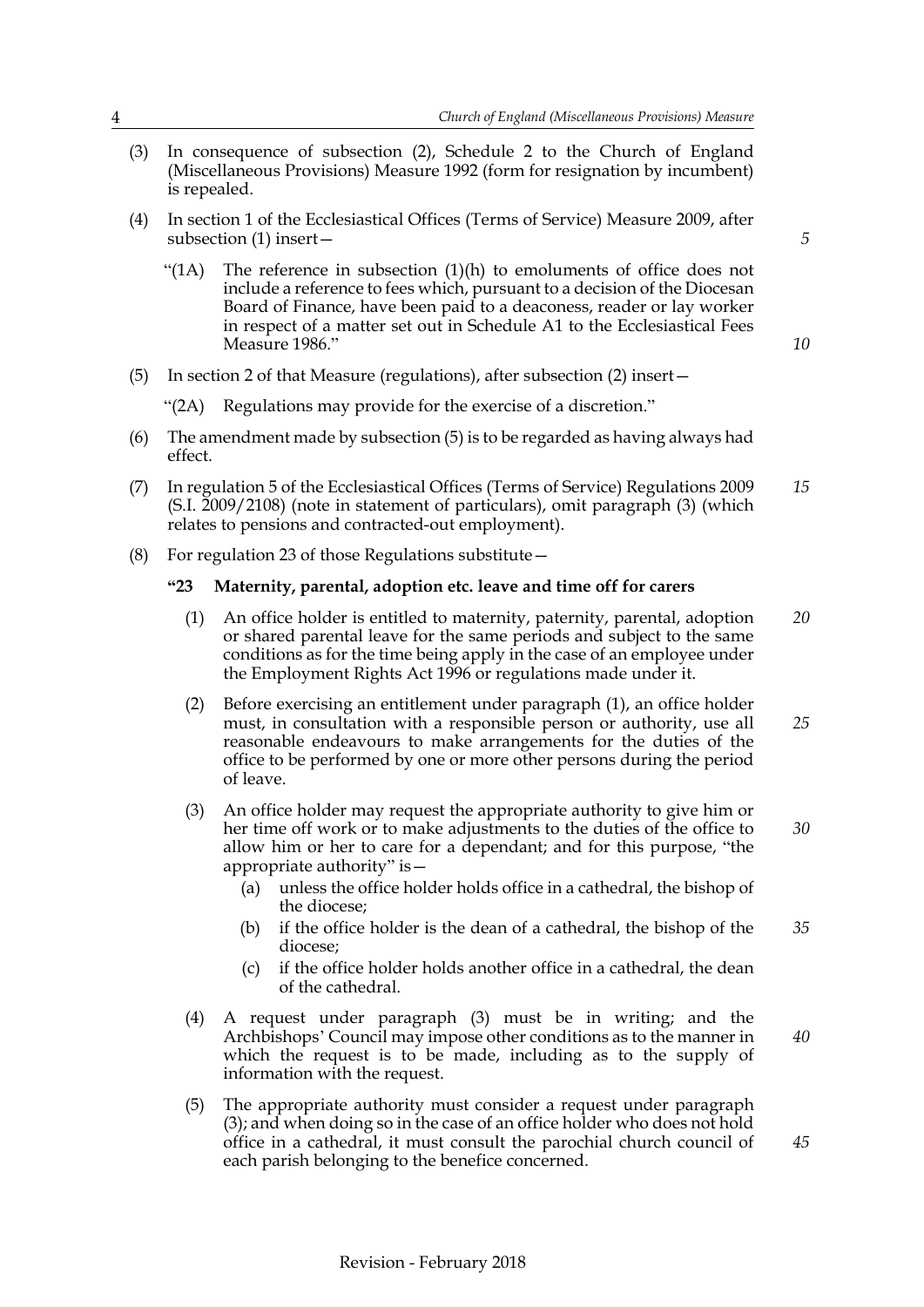|      | (6) | Where the appropriate authority decides to grant a request under<br>paragraph $(3)$ , it may $-$                                                                                                                                                                                                                                                                                             |    |
|------|-----|----------------------------------------------------------------------------------------------------------------------------------------------------------------------------------------------------------------------------------------------------------------------------------------------------------------------------------------------------------------------------------------------|----|
|      |     | give such time off work or make such adjustments to the duties<br>(a)<br>of the office as appears to it to be reasonable, and                                                                                                                                                                                                                                                                |    |
|      |     | impose reasonable conditions on the grant of the request,<br>(b)<br>including appropriate variations in the stipend which would<br>otherwise be payable to the office holder.                                                                                                                                                                                                                | 5  |
|      | (7) | In this regulation $-$                                                                                                                                                                                                                                                                                                                                                                       |    |
|      |     | "dependant" has the meaning given in section 57A of the<br>Employment Rights Act 1996, and                                                                                                                                                                                                                                                                                                   | 10 |
|      |     | "shared parental leave" means leave under section 75E or 75G of<br>that Act."                                                                                                                                                                                                                                                                                                                |    |
| (9)  |     | In consequence of subsection $(8)$ , the following are revoked $-$                                                                                                                                                                                                                                                                                                                           |    |
|      | (a) | the Ecclesiastical Offices (Terms of Service) Directions 2010 (S.I. 2010/<br>1923);                                                                                                                                                                                                                                                                                                          | 15 |
|      | (b) | the Ecclesiastical Offices (Terms of Service) (Amendment) Directions<br>2015 (S.I. 2015/1612).                                                                                                                                                                                                                                                                                               |    |
| (10) |     | Section 2 of the Ecclesiastical Offices (Terms of Service) Measure 2009 is to be<br>regarded as having always, until the commencement of subsections (8) and (9)<br>of this section, enabled regulations under that section to confer power on the<br>Archbishops' Council to make directions and to enable directions made under<br>that power to provide for the exercise of a discretion. | 20 |

- (11) The amendment made by subsection (8) does not affect the power to make further regulations amending or revoking the provision made by that amendment.
- (12) Section 13 of the Mission and Pastoral etc. (Amendment) Measure 2017 (which makes redundant provision about appointments after retirement age) is repealed.

#### *Ecclesiastical jurisdiction*

#### <span id="page-6-0"></span>**7 Provincial courts: decisions to be treated as taken by each Court** *30*

(1) After section 14 of the Ecclesiastical Jurisdiction and Care of Churches Measure 2017, insert—

#### **"14A Decisions treated as taken by each Court**

- (1) A decision of the Arches Court of Canterbury or the Chancery Court of York **is to be treated by the other Court, and by the lower ecclesiastical courts in the province of the other Court, as if it were a decision which the other Court had itself taken**. *35*
- (2) The reference to a decision of the Arches Court of Canterbury or the Chancery Court of York is a reference to a decision taken by it in the exercise of—
	- (a) its jurisdiction under section  $14(1)$ , (2) or (3), or
	- (b) its jurisdiction under section 7 of the Ecclesiastical Jurisdiction Measure 1963 (disciplinary jurisdiction).
- (3) "Lower ecclesiastical court", in relation to a province, means—

- 
- *25*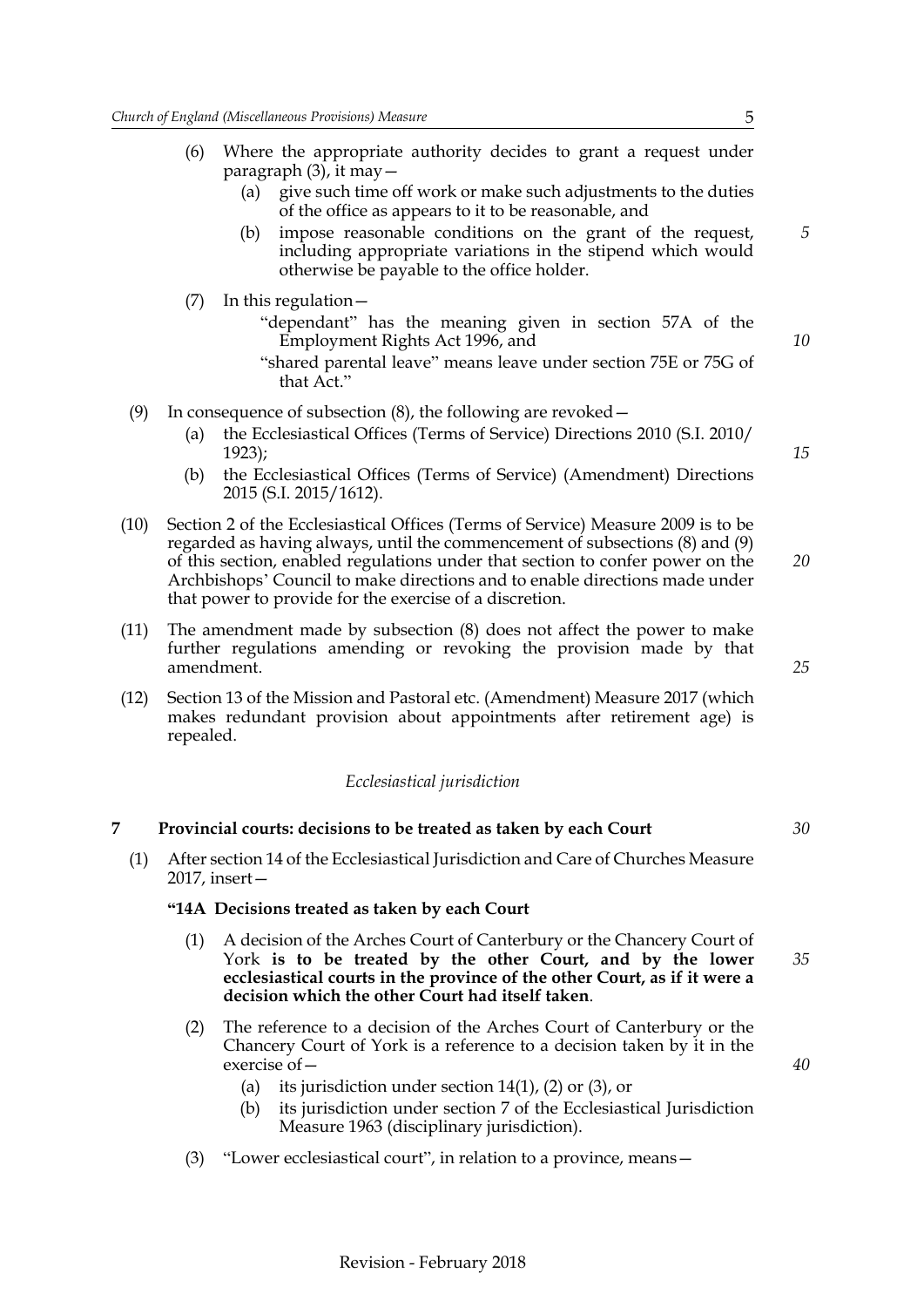- (a) the Vicar-General's court of the province (including as constituted in accordance with the Clergy Discipline Measure 2003),
- (b) the consistory court for a diocese in the province, or
- (c) a disciplinary tribunal within the province."
- (2) In section 7 of the Ecclesiastical Jurisdiction Measure 1963 (Arches Court and Chancery Court: disciplinary jurisdiction), after subsection (3) insert—
	- "(3A) For provision **as to how a decision of either of those Courts in the exercise of its jurisdiction under this section is to be treated in the province of the other Court**, see section 14A of the Ecclesiastical Jurisdiction and Care of Churches Measure 2017."
- (3) This section applies to a decision of the Arches Court of Canterbury or the Chancery Court of York made before the commencement of this section (as well as to a decision made afterwards).

#### <span id="page-7-1"></span><span id="page-7-0"></span>**8 Fees**

- (1) In section 1 of the Ecclesiastical Fees Measure 1986 (parochial fees orders), after subsection (1) insert—
	- "(1A) Subsection (1) does not apply to matters which relate to duties carried out in the course of employment by a university, college, school, hospital or public or charitable institution."
- (2) In the Table in Schedule 1 to the Registration of Births, Deaths, Marriages and Civil Partnerships (Fees) Regulations 2016 (S.I. 2016/911) (fees)—
	- (a) in row 12 (which relates to section 57(1) of the Marriage Act 1949), in column 4, for "incumbent" substitute "parochial church council of the parish containing the church or chapel in which the marriage register book is kept", and
	- (b) in row 13 (which relates to section 63 of the Marriage Act 1949), in column 4, for "incumbent," in each place it appears substitute "parochial church council of the parish containing the church or chapel in which the marriage register book is kept, the".
- (3) The amendments made by subsection (2) do not affect the power to make further regulations amending or revoking the provision made by those amendments.
- (4) In the Ecclesiastical Jurisdiction and Care of Churches Measure 2017 ("the 2017 Measure"), in section 84 (Fees Advisory Commission: continuation and membership), in subsection  $(2)$ , for paragraph  $(a)$  substitute –
	- "(a) one person who is a diocesan or suffragan bishop nominated by the House of Bishops (regardless of whether that person is a member of that House);".
- (5) In section 85 of the 2017 Measure (Fees Advisory Commission: procedure), after subsection (5) insert— *40*
	- "(5A) If the chair of the Commission considers that it has business which can properly be conducted by correspondence, the chair may arrange for written proposals requiring the Commission's approval to be circulated to members.

*10*

*5*

*15*

*20*

*25*

*30*

*35*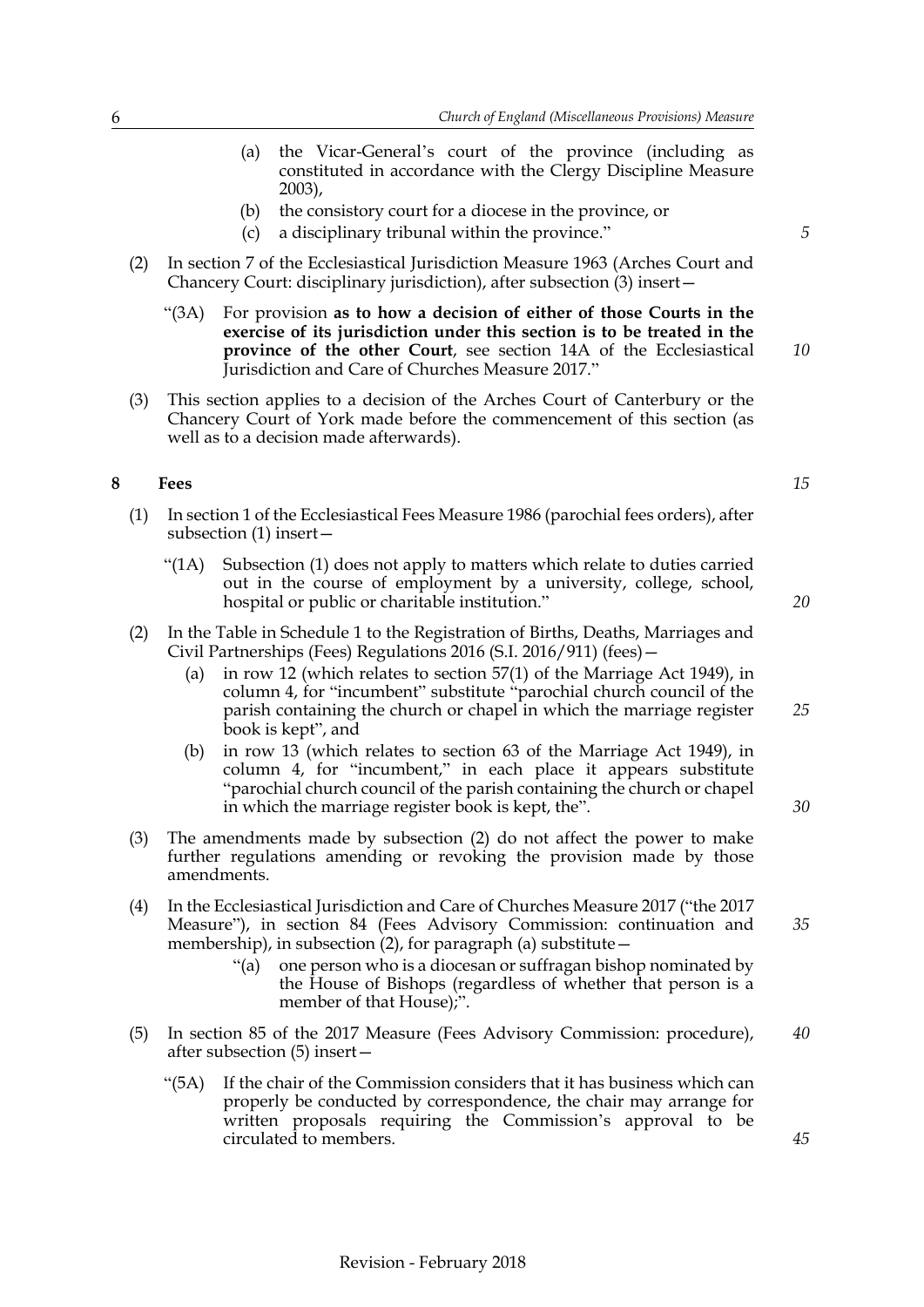- (5B) Unless objection is received from members in such numbers and within such period from the date on which they were sent as the Commission may specify, the proposals are to be treated on the expiry of that period as approved by the Commission as if they had been approved at a duly convened meeting.
- (5C) The Commission may delegate to the chair the approval of any matter which requires decision and which, because of its urgency, cannot be dealt with at a meeting of the Commission or by correspondence as mentioned in subsection (5A).

#### (5D) A delegation under subsection (5C)—

- (a) may be general or specific, and
- (b) is subject to such conditions as the Commission may from time to time impose."

#### (6) In section 86 of the 2017 Measure (fees orders), after subsection (4) insert—

- "(4A) An order under this section may provide for a fee, or a matter relating to the payment of a fee, to be determined— *15*
	- (a) by a court, ecclesiastical judge, legal officer or other person;
	- (b) by reference to provision made under an Act of Parliament."
- (7) The amendment made by subsection (6) is to be regarded as having always had effect; and section 5 of the Ecclesiastical Fees Measure 1986 is to be regarded as having always, until its consolidation as section 86 of the 2017 Measure, conferred power to make provision by order for a fee, or a matter relating to the payment of a fee, to be determined by a court, judge or other person or by reference to provision made under an Act of Parliament. *20*

*General Synod*

#### <span id="page-8-1"></span><span id="page-8-0"></span>**9 Timing of sessions and membership of House committees**

- (1) The Constitution of the General Synod, as set out in Schedule 2 to the Synodical Government Measure 1969, is amended as follows.
- (2) In Article 3 (meetings of Synod, etc.), in paragraph (1), after "in the absence of" insert "or instead of".
- (3) After paragraph (1) of that Article insert—
	- "(1A) **The Presidents and Prolocutors of the Houses of the Convocations and the Prolocutor and Pro-Prolocutor of the House of Laity of the General Synod shall have the power exercisable jointly to cancel a meeting for which the Synod has provided under paragraph (1).**
	- (1B) **The requirement under paragraph (1) for the General Synod to meet in session at least twice a year shall not apply in so far as a failure to satisfy the requirement is attributable to a cancellation under paragraph (1A).**"
- (4) In Article 10 (appointment of committees), in paragraph (3), for "of their members" substitute ", which may include persons who are not members of that House,". *40*

*30*

#### *10*

*5*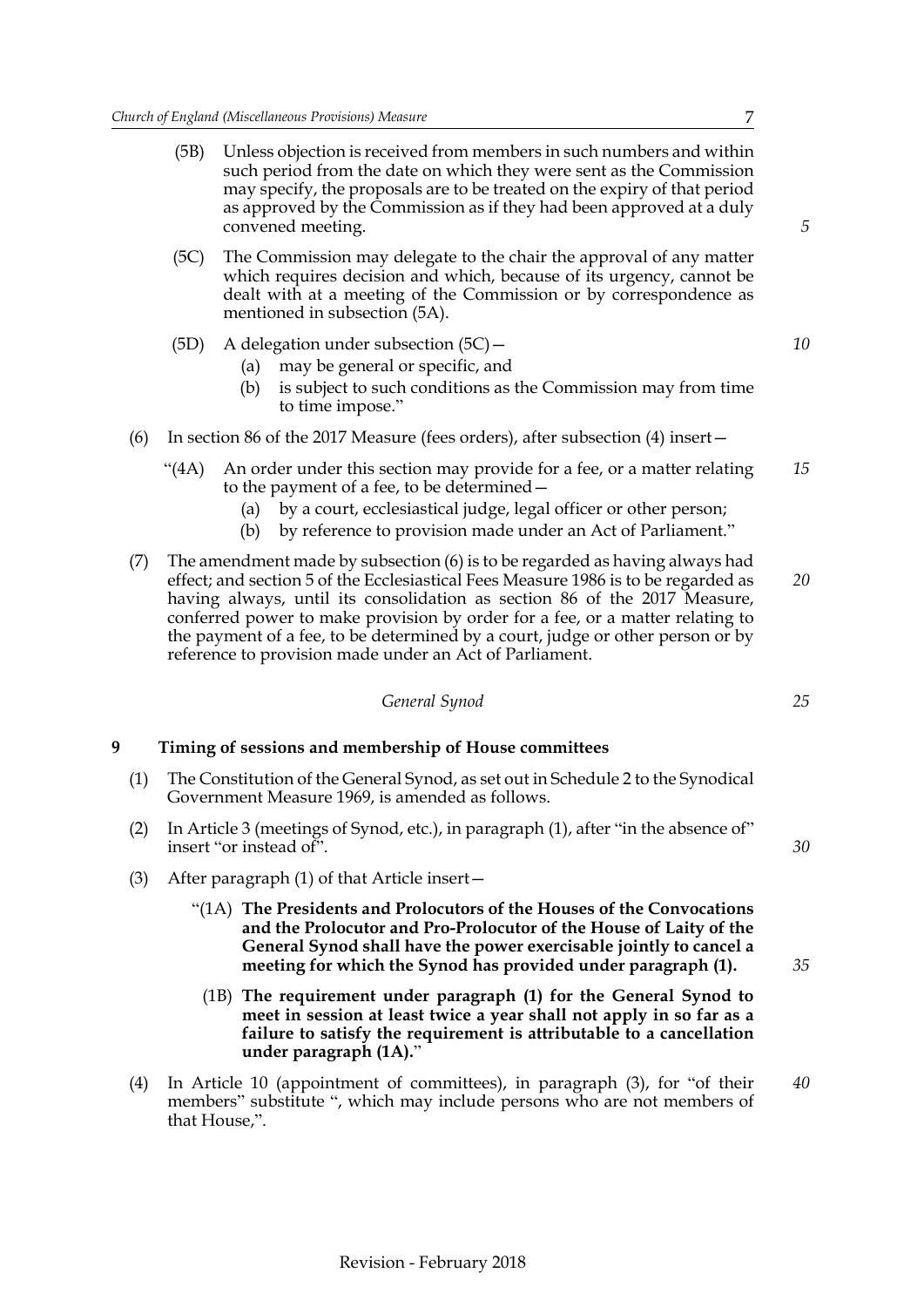- (5) The amendment made by subsection (2) is to be regarded as having always had effect.
- (6) **The power of the Presidents of the General Synod under Article 3(1) of the Constitution is to be regarded as having always, until the commencement of subsection (3), included power to cancel a meeting which the Synod had provided for; and the requirement under Article 3(1) to meet in session at least twice in a year is to be regarded as not having applied in so far as a failure to satisfy the requirement was attributable to such a cancellation.**

#### *Statutory bodies: procedure*

#### <span id="page-9-2"></span><span id="page-9-0"></span>**10 Legal Aid Commission: rules**

- (1) In section 4 of the Church of England (Legal Aid) Measure 1994 (rules), after subsection (3) insert—
	- "(3A) Any rules made under subsection (1) may provide for the exercise of a discretion."
- (2) Subsection (1) is to be regarded as having always had effect.
- (3) The Schedule (which makes amendments to the Church of England (Legal Aid) Rules 1995) has effect.
- (4) The amendments made by that Schedule do not affect the power to make further rules amending or revoking the provision made by those amendments.

#### <span id="page-9-3"></span><span id="page-9-1"></span>**11 Execution of documents**

- (1) In section 9 of the Church Commissioners Measure 1947 (sealing and execution of documents), after subsection (3) insert—
	- "(3A) A document which is signed by two officers of the Commissioners authorised by the Board for that purpose, and which is expressed (in whatever form of words) to be signed on behalf of the Commissioners, shall have the same effect as if executed under the common seal of the Commissioners.
		- (3B) An authorisation under subsection (3A) shall have effect subject to such limitations or conditions as may be specified in it."
- (2) In subsection (5) of that section, for "signed by two members of the Board" substitute "signed in accordance with subsection (3) or (3A)". *30*
- (3) In section 21 of the Clergy Pensions Measure 1961 (Church of England Pensions Board: constitution), after subsection (13) insert—
	- "(13A) A document which is signed by two members of the Board and expressed (in whatever form of words) to be executed by the Board shall have the same effect as if executed under the seal of the Board.
		- (13B) A document which is signed by two officers or servants of the Board authorised by the Board for that purpose, and which is expressed (in whatever form of words) to be signed on behalf of the Board, shall have the same effect as if executed under the seal of the Board.

*10*

*5*

*15*

*20*

*35*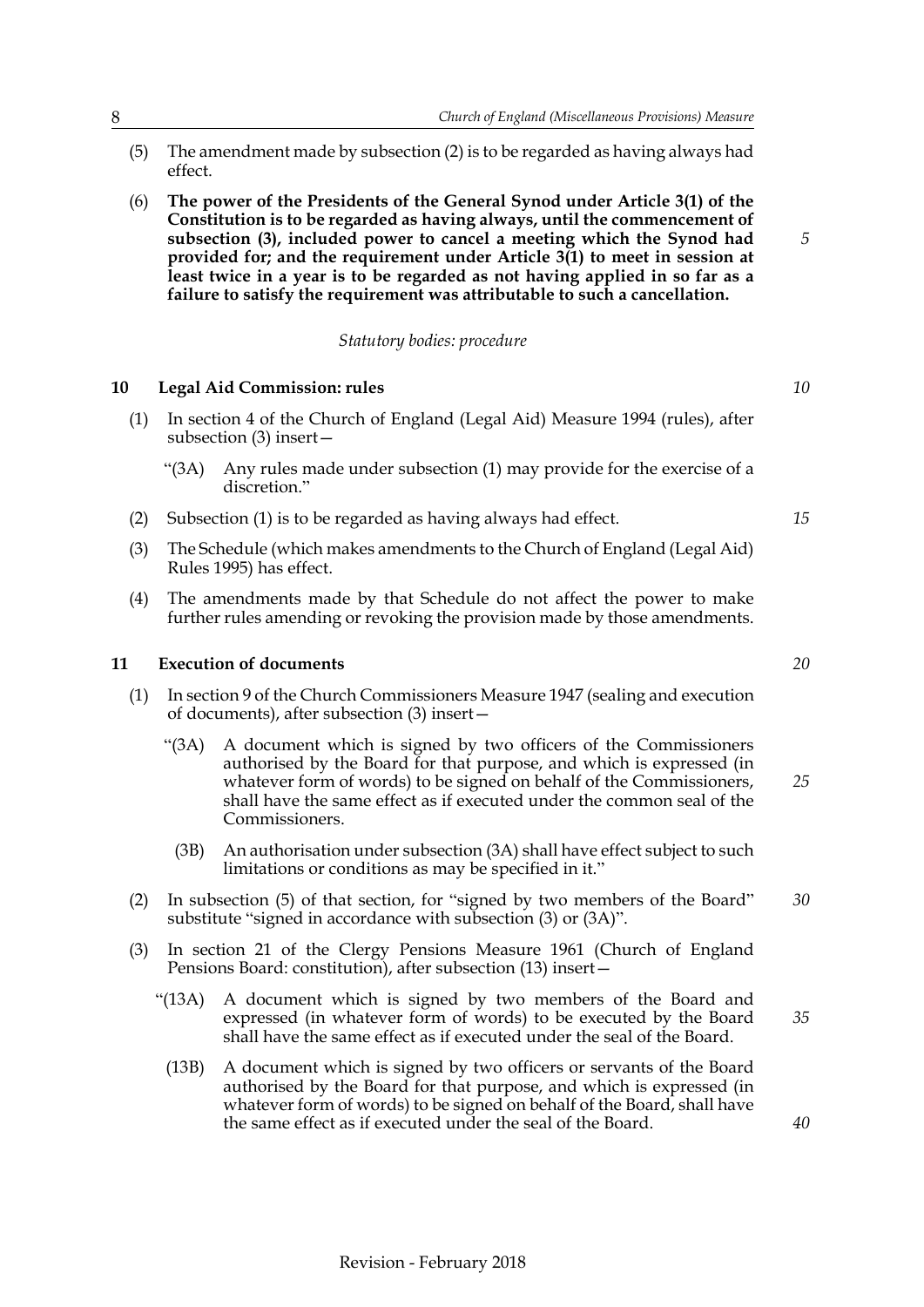- (13C) An authorisation under subsection (13B) shall have effect subject to such limitations or conditions as may be specified in it.
- (13D) A document executed by the Board which makes it clear on its face that it is intended to be a deed has effect, upon delivery, as a deed; and it shall be presumed, unless a contrary intention is proved, to be delivered upon its being so executed.
- (13E) In favour of a person who in good faith acquires an interest in property for valuable consideration, a document shall be deemed to have been duly executed by the Board if it purports to be signed in accordance with subsection (13A) or (13B)."
- (4) In Schedule 1 to the National Institutions Measure 1998 (Archbishops' Council: constitution), after paragraph 12 insert—
	- "12A (1) A document which is signed by two members of the Council and expressed (in whatever form of words) to be executed by the Council shall have the same effect as if executed under the seal of the Council.
		- (2) A document which is signed by two officers of the Council authorised by the Council for that purpose, and which is expressed (in whatever form of words) to be signed on behalf of the Council, shall have the same effect as if executed under the seal of the Council.
		- (3) An authorisation under sub-paragraph (2) shall have effect subject to such limitations or conditions as may be specified in it. *20*
		- (4) A document executed by the Council which makes clear on its face that it is intended to be a deed has effect, upon delivery, as a deed; and it shall be presumed, unless a contrary intention is proved, to be delivered upon its being so executed.
		- (5) In favour of a person who in good faith acquires an interest in property for valuable consideration, a document shall be deemed to have been duly executed by the Council if it purports to be signed in accordance with sub-paragraph (1) or (2)."
- (5) In section 3 of the Parochial Church Councils (Powers) Measure 1956 (status of PCC as body corporate), the first sentence of which becomes subsection (1) and the second sentence of which becomes subsection (2), at the end insert— *30*
	- "(3) An instrument which is signed pursuant to a resolution of the council by two members of the council (whether or not they were present at the meeting at which the resolution was passed) and expressed (in whatever form of words) to be signed on behalf of the council, shall have the same effect as if executed under hands, or under hands and seals, as provided for in subsection (2).
	- (4) A document executed by the council which makes it clear on its face that it is intended to be a deed has effect, upon delivery, as a deed; and it shall be presumed, unless a contrary intention is proved, to be delivered upon its being so executed. *40*
	- (5) In favour of a person who in good faith acquires an interest in property for valuable consideration, a document shall be deemed to have been duly executed by the council if it purports to be signed in accordance with subsection  $(3)$ ."

*15*

*10*

*25*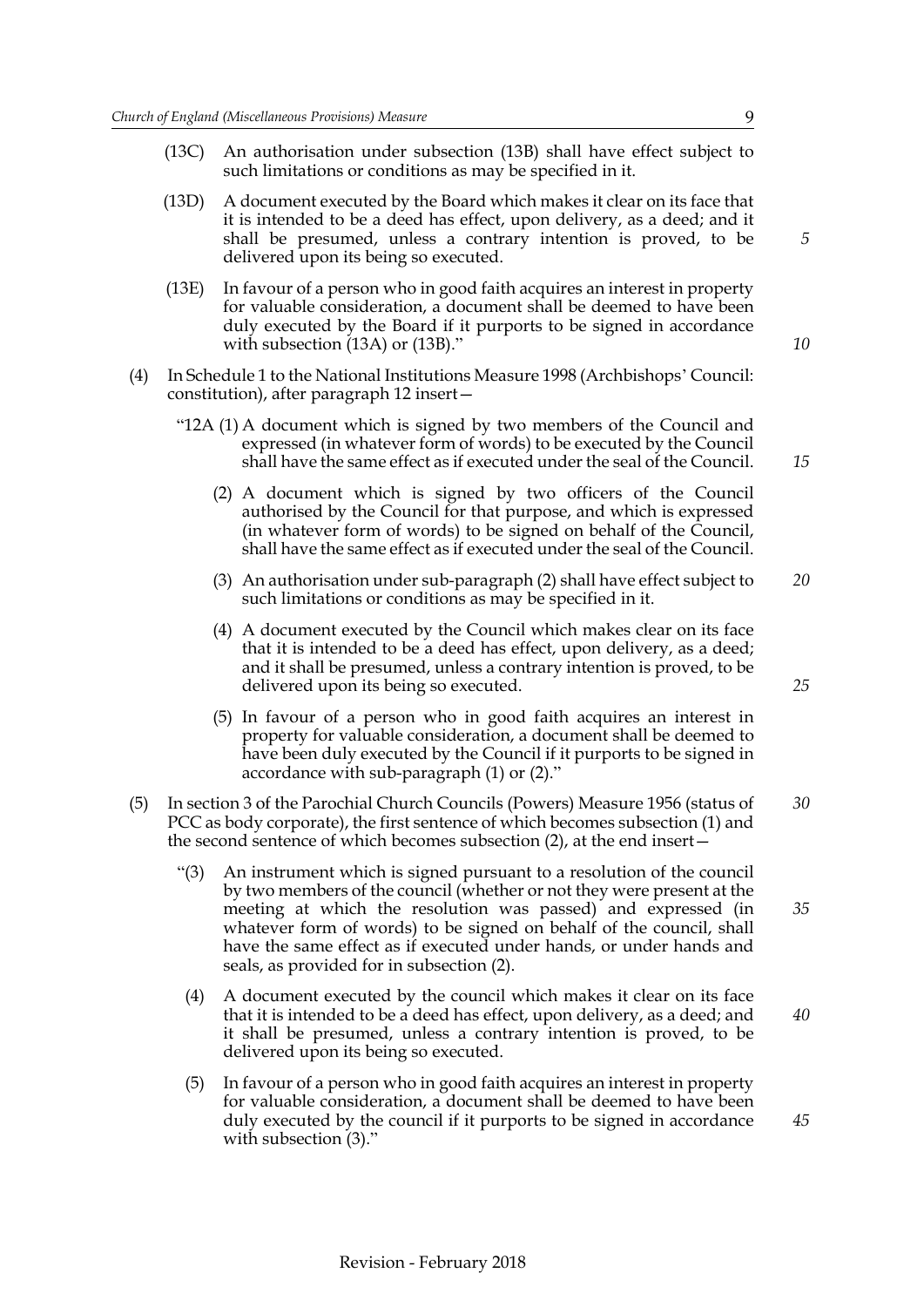- (6) A provision of a Measure (whether passed before or after the commencement of this section) enabling a relevant body to make an instrument or execute a document by applying its seal is also to have effect as enabling the body to make the instrument or execute the document by having it signed in accordance with the relevant provision; and the instrument or document is accordingly to be treated as sealed on the date on which it is so signed.
- (7) For the purposes of subsection (6), each of the bodies specified in the first column of the Table below is a relevant body; and the relevant provision in the case of that body is the provision specified opposite in the second column—

| Relevant body                    | Relevant provision                                                               | 10 |
|----------------------------------|----------------------------------------------------------------------------------|----|
| <b>Church Commissioners</b>      | Section $9(3)$ or $(3A)$ of the Church<br>Commissioners Measure 1947.            |    |
| Church of England Pensions Board | Section $21(13A)$ or $(13B)$ of the<br>Clergy Pensions Measure 1961.             |    |
| Archbishops' Council             | In Schedule 1 to the National<br>Institutions Measure<br>1998.<br>paragraph 12A. | 15 |

- (8) In each of the following provisions relating to the sealing of instruments, for "comes into force when" substitute "may not come into force unless"—
	- (a) section 6A(4) of the Parochial Church Councils (Powers) Measure 1956; *20*
	- (b) section 5A(5) of the Incumbents and Churchwardens (Trusts) Measure 1964;
	- (c) paragraph 7(5) of Schedule 4 to the Mission and Pastoral Measure 2011;
	- (d) section 6(6) of the Safeguarding and Clergy Discipline Measure 2016.
- (9) The amendments made by subsection (8) are to be regarded as having always had effect. *25*

#### <span id="page-11-0"></span>**12 Delegation and casual vacancies**

- (1) In section 37 of the Ecclesiastical Jurisdiction and Care of Churches Measure 2017 (diocesan advisory committees: functions), after subsection (9) insert—
	- "(9A) The committee may delegate the exercise of any of its functions to an officer of the committee." *30*
- (2) In Schedule 4 to the Dioceses, Pastoral and Mission Measure 2007 (the Church Buildings Council), after paragraph 22 (but before the following crossheading) insert—

*"Delegation to officers*

- 22A The Council may delegate to an officer such functions as it thinks fit."
- (3) In paragraph 10 of Schedule 1 to that Measure (the Dioceses Commission: casual vacancy in office of chair or vice-chair), for "a person from among the members of the House of Clergy and House of Laity to fill the vacancy" substitute "a person to fill the vacancy in **accordance with that paragraph**;".

*40*

*35*

*5*

Revision - February 2018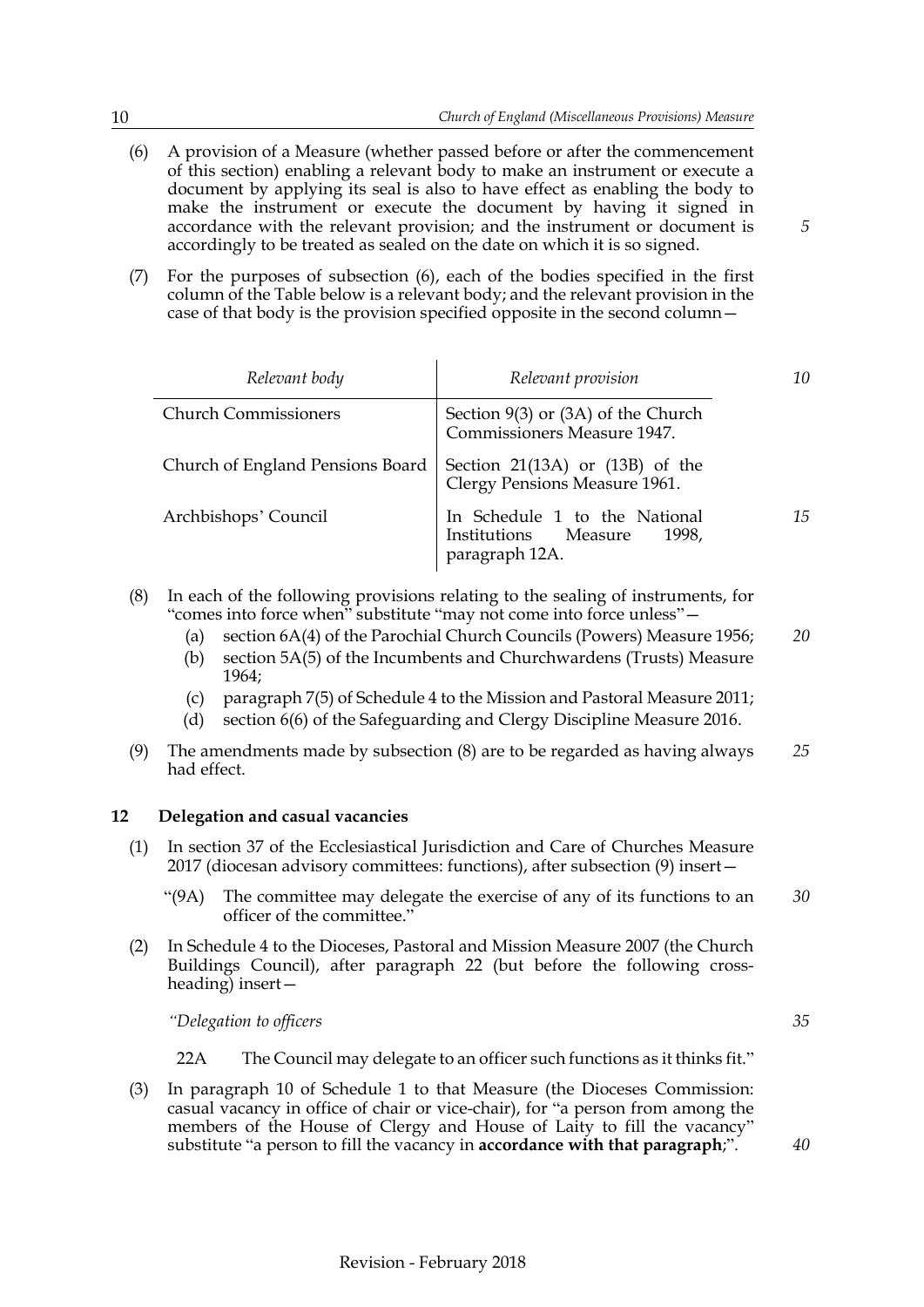#### *Charities*

#### <span id="page-12-0"></span>**13 Disqualification as trustee**

- (1) In section 4(4) of the Cathedrals Measure 1999 (disqualification from the Chapter), after "section 178 of the Charities Act 2011" insert "or by an order under section 181A of that Act".
- (2) Subsection (1) applies in a case where a person is, immediately before the commencement of that subsection, disqualified from being a charity trustee by an order under section 181A of the Charities Act 2011.
- (3) In section 2(1) of the Churchwardens Measure 2001 (disqualification as charity trustee)—
	- (a) after "if" insert "—
		- $(a)$  ", and
	- (b) after "the parish concerned" insert ", or
		- (b) the person is disqualified from being a charity trustee by an order under section 181A of that Act."
- (4) Section 8(1)(c) of that Measure (vacation of office on disqualification) applies in a case where a churchwarden is, immediately before the commencement of subsection (3), disqualified from being a charity trustee by an order under section 181A of the Charities Act 2011.

#### <span id="page-12-1"></span>**14 Provision of services to PCC by member**

(1) After section 7 of the Parochial Church Councils (Powers) Measure 1956 ("the 1956 Measure") insert—

#### **"7A Provision of services to council by member**

In its application to a council, section 185 of the Charities Act 2011 (remuneration of charity trustees providing services to charity) has effect as if, in subsection (3)(a), the words "or under a contract of employment" were omitted. *25*

- (2) Section 3A of the 1956 Measure (employment of members and other contractual services) is repealed.
- (3) In consequence of that repeal, section 5(2) of the Church of England (Miscellaneous Provisions) Measure 2014 (which inserted section 3A into the 1956 Measure) is repealed. *30*
- (4) The repeals in subsections (2) and (3) do not affect any contract entered into under section 3A of the 1956 Measure or any benefit (whether direct or indirect) received or yet to be received under the contract; but this subsection does not affect the application of section 16 of the Interpretation Act 1978.

#### *Mission and Pastoral*

#### <span id="page-12-2"></span>**15 Pastoral schemes and orders: notice and approval**

(1) **In each of sections 9(3) and 24(3) of the Mission and Pastoral Measure 2011**

*5*

*10*

*15*

*20*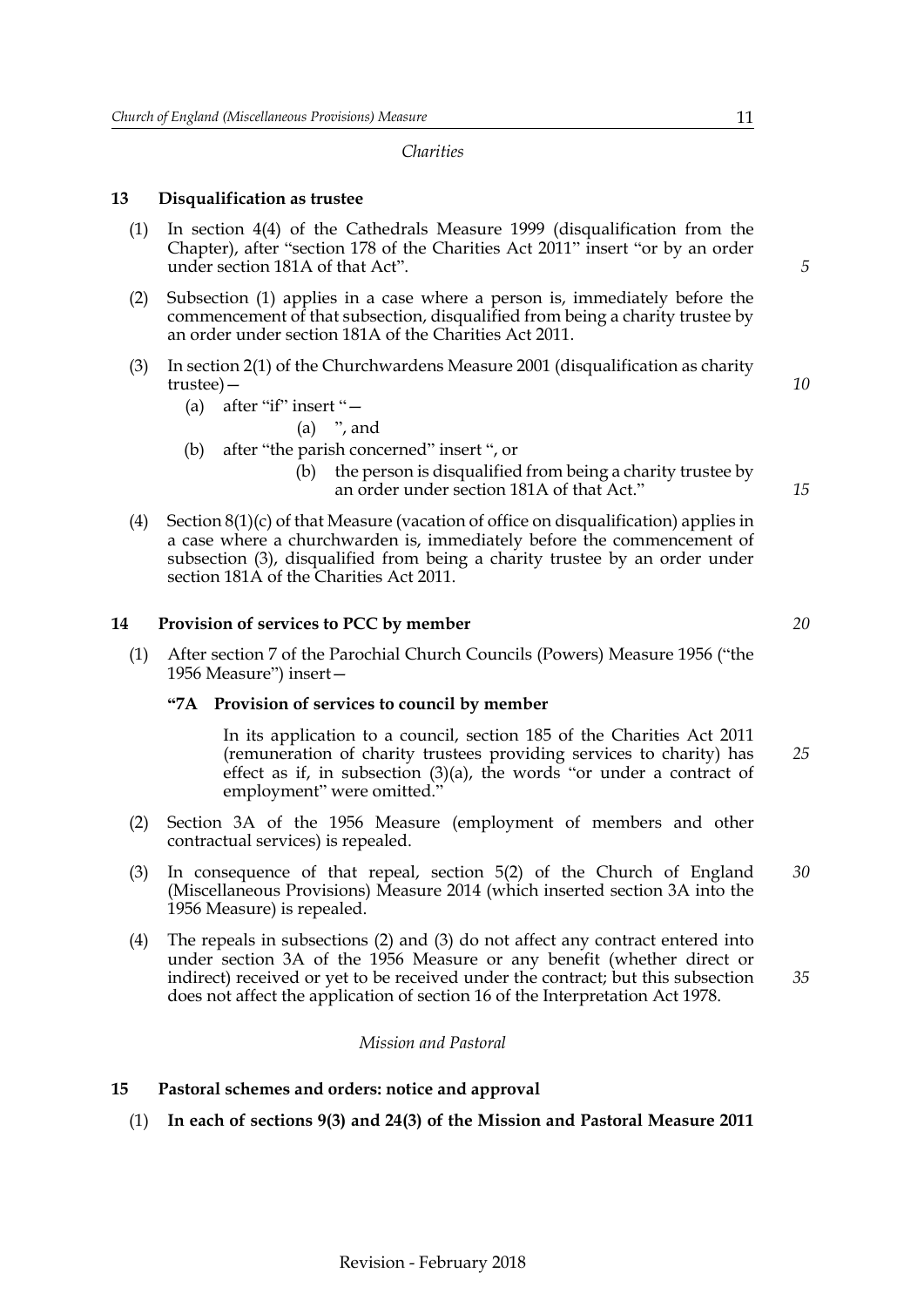**(schemes and orders: notice), for paragraphs (b) and (c) substitute—**

- "(b) **to make such arrangements as are practicable, in the case of each of those churches or buildings at which a service is to be held in the period in which representations may be made in accordance with the notice, for announcements to be made at a service or services held there in that period with a view to ensuring that as many of those who habitually attend public worship there as practicable are aware of the contents of the notice."**
- (2) **In each of sections 11(8) and 26(7) of that Measure (meaning of "deanery plan"), after "approved by the deanery synod of each deanery which would be affected by implementation of the plan" insert "and by the mission and pastoral committee".** *10*
- <span id="page-13-0"></span>**16 Bishop's mission order**
	- (1) **In section 82 of the Mission and Pastoral Measure 2011 (mission initiative: supplementary provision), in subsection (6), for the words from the beginning to "any such order" substitute "An order varying a bishop's mission order".** *15*
	- (2) **In section 83 of that Measure (mission initiative: review etc.), in subsection (7), omit paragraph (b) (which provides that a further mission order may be made following a review only if there are no other suitable means by which the initiative or its objectives can be achieved) and the preceding "and".** *20*

#### *Final*

#### <span id="page-13-1"></span>**17 Short title, commencement and extent**

- (1) This Measure may be cited as the Church of England (Miscellaneous Provisions) Measure 2018. *25*
- (2) The following provisions come into force on the day on which this Measure is passed—
	- (a) section [2](#page-2-2) (Church Commissioners: land registration requirements on disposals of land);
	- (b) sections [6\(](#page-4-2)5), (6) and (10), [8\(](#page-7-1)6) and (7), [10](#page-9-2)(1) and (2) and [11\(](#page-9-3)8) and (9) (which make minor technical provision about certain powers to make subordinate legislation);
	- (c) section [9](#page-8-1)(1) to (3), (5) and (6) (General Synod: power to change time or place of sessions);
	- (d) paragraphs 1 and 7 of the Schedule (Legal Aid rules: delayed delivery of bill) and section [10\(](#page-9-2)3) and (4) so far as relating to them;
	- (e) this section.
- (3) But if section 86 of the Ecclesiastical Jurisdiction and Care of Churches Measure 2017 is not in force when this Measure is passed, subsection (2)(b) of this section has effect as if the reference to section  $8(6)$  and  $(7)$  of this Measure were omitted.
- (4) The other provisions of this Measure come into force on such day as the Archbishops of Canterbury and York may by order jointly appoint; and different days may be appointed for different purposes.

*40*

*35*

*30*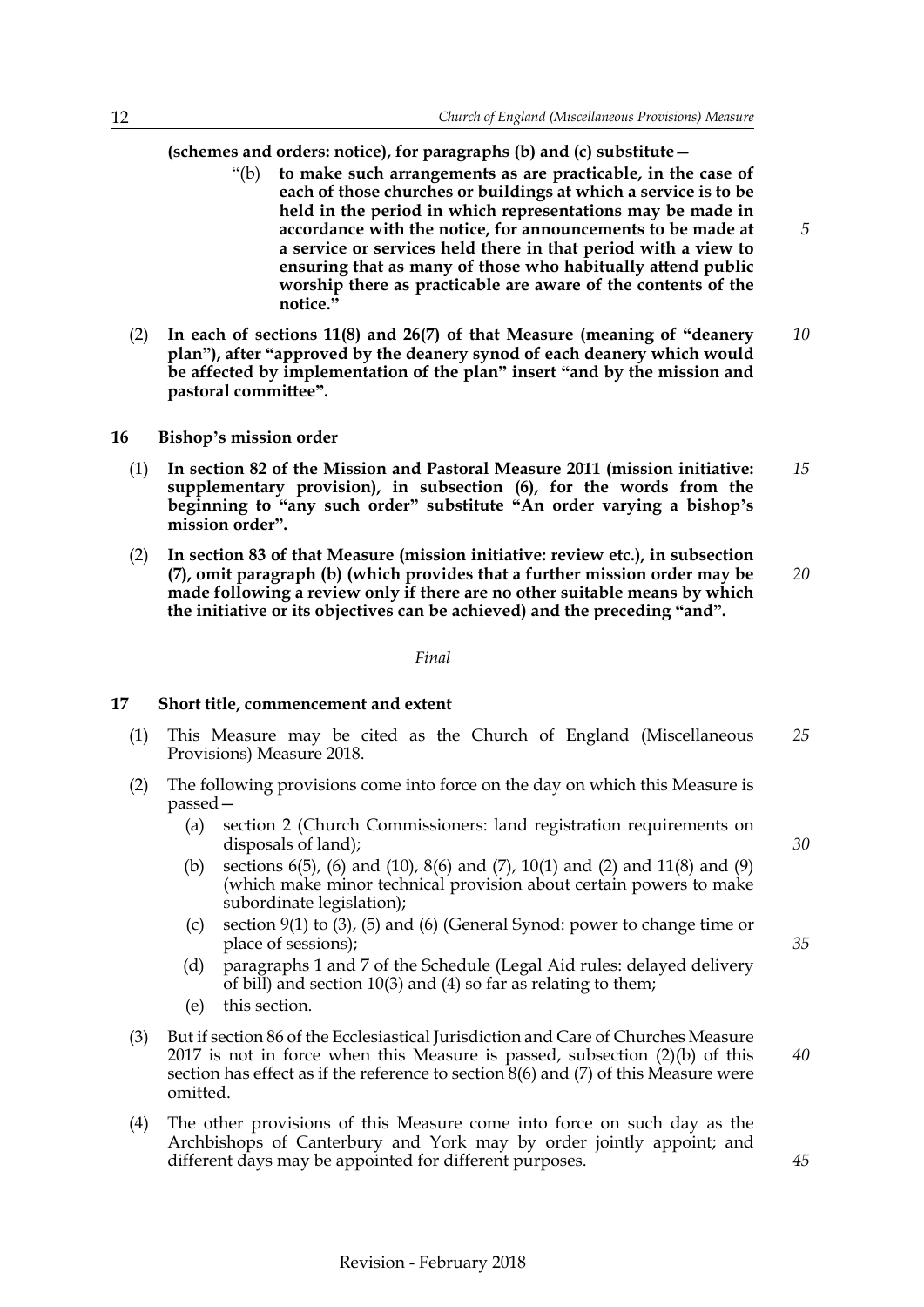- (5) The Archbishops of Canterbury and York may by order jointly make transitional, transitory or saving provision in connection with the commencement of a provision of this Measure.
- (6) Transitory provision under subsection (5) may, in particular, modify the application of a provision of this Measure pending the commencement of a provision of another Measure.
- (7) The power to make an order under subsection (4) or (5) is exercisable by statutory instrument; and the Statutory Instruments Act 1946 applies as if the order had been made by a Minister of the Crown and as if this Measure were an Act of Parliament.
- (8) This Measure extends to—
	- (a) the whole of the province of Canterbury, except the Channel Islands (subject to subsection (9)), and
	- (b) the whole of the province of York, except the Isle of Man (subject to subsection (10)).
- (9) This Measure may be applied to the Channel Islands, or either of them, in accordance with the Channel Islands (Church Legislation) Measures 1931 and 1957; and a reference in this section to the Channel Islands or either of them has the same meaning as a reference in those Measures to the Islands or either of them has.
- (10) If an Act of Tynwald or an instrument made under an Act of Tynwald so provides, this Measure extends to the Isle of Man subject to such exceptions, adaptations or modifications as are specified in the Act or instrument.

*15*

*5*

*10*

Revision - February 2018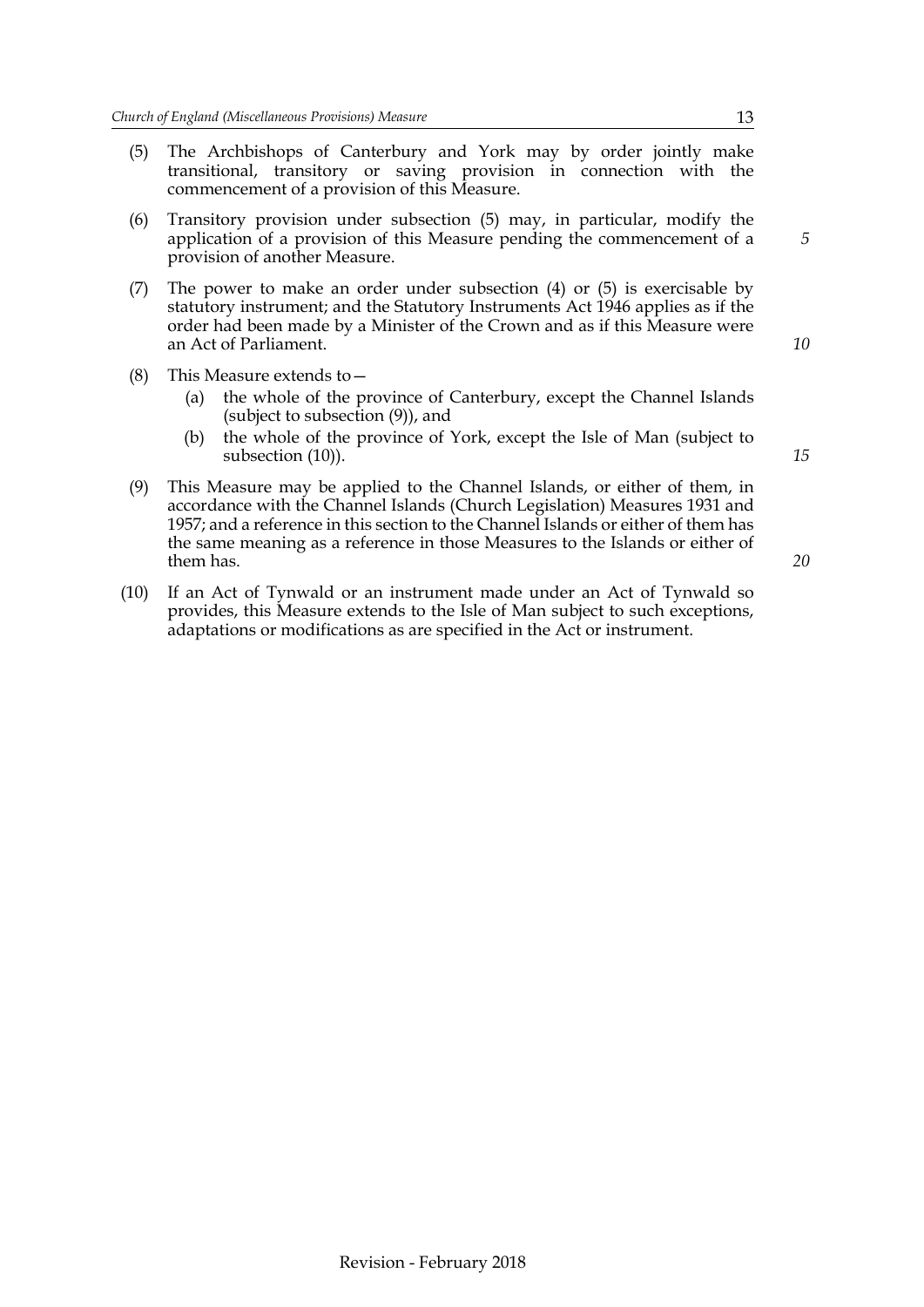*Schedule — Amendments to Church of England (Legal Aid) Rules 1995*

<span id="page-15-0"></span>*Church of England (Miscellaneous Provisions) Measure*

as follows.

#### *Meetings and procedure of Legal Aid Commission*

- 2 (1) In rule 5 (meetings and procedure of Legal Aid Commission), after paragraph  $(1)$  insert –
	- "(1A) The Commission shall elect one of its members to carry out the following functions in any circumstances where the chairman is unable to do so— *10*
		- (a) the giving of an instruction under paragraph (2) below;
		- (b) the giving of an approval under a delegation given under paragraph (4) below;
		- (c) the giving of a casting vote under rule 11(1A) or 15(1A)."
	- (2) For paragraph (2) of that rule substitute—
		- "(2) If the chairman of the Commission considers that it has business which can properly be conducted by correspondence, the chairman may instruct the secretary to circulate to the members written proposals requiring the Commission's approval.
		- (3) Unless objection is received from members in such numbers and within such period from the date on which they were sent as the Commission may specify, the proposals are to be treated on the expiry of that period as approved by the Commission as if they had been approved at a duly convened meeting.
		- (4) The Commission may delegate to the chairman the approval of any matter which requires decision and which, because of its urgency, cannot be dealt with at a meeting of the Commission or by correspondence as mentioned in paragraph (2).
		- (5) A delegation under paragraph  $(4)$  -
			- (a) may be general or specific, and
			- (b) is subject to such conditions as the Commission may from time to time impose."
	- (3) After paragraph (5) of that rule (inserted by sub-paragraph (2) of this paragraph) insert—
		- "(6) A power conferred on the secretary by a provision of these Rules may be exercised by the deputy of the secretary."

### SCHEDULE Section [10](#page-9-0)

AMENDMENTS TO CHURCH OF ENGLAND (LEGAL AID) RULES 1995

*20*

*25*

*30*

*35*

14

*Introduction*

*5*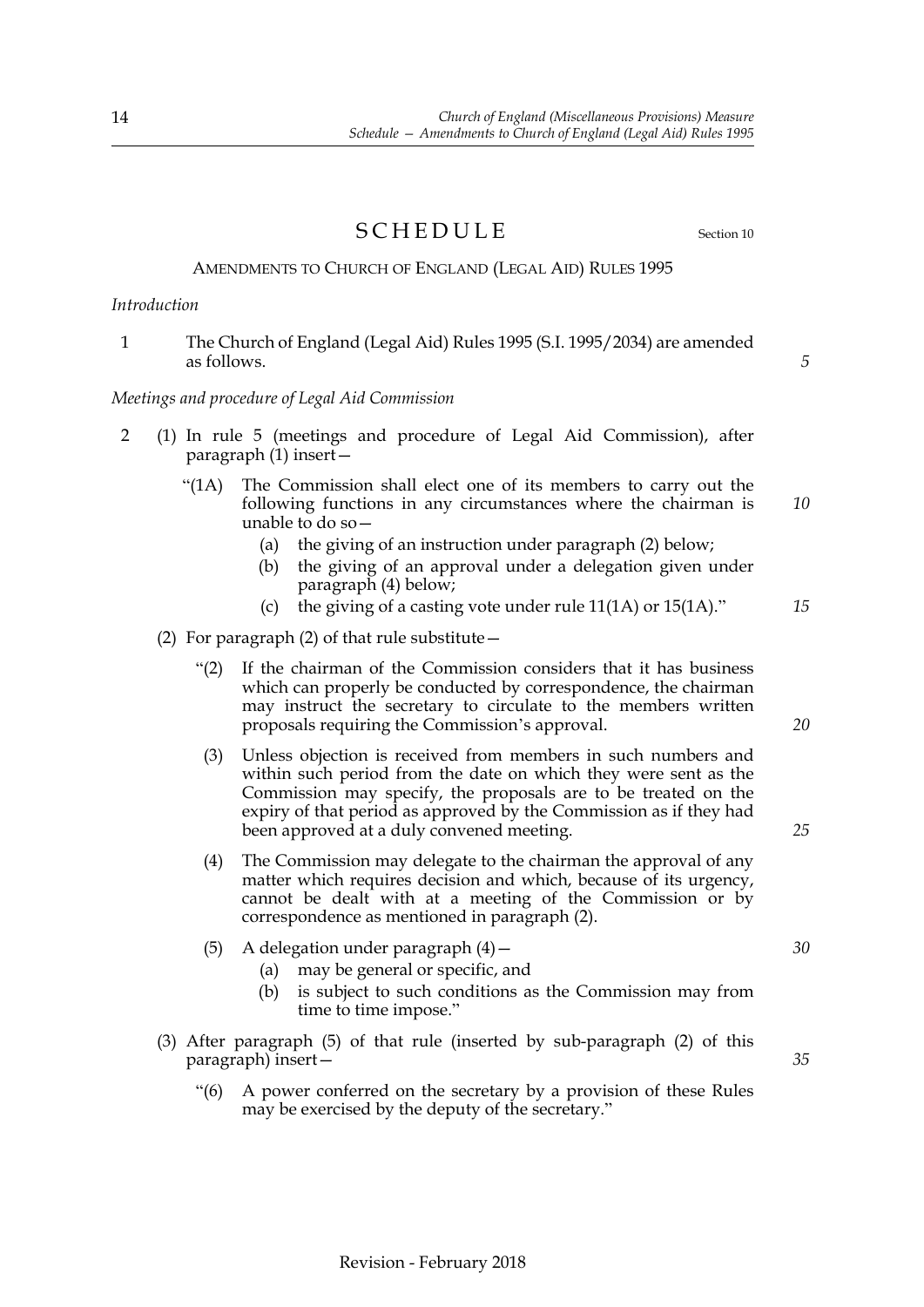(4) In consequence of the amendment made by sub-paragraph (3) of this paragraph, in rule 10 (interim certificates), omit paragraph (3) (which enables the deputy to exercise the secretary's powers in specified cases).

#### *Electronic service of documents*

- 3 In rule 6 (service of notices etc.), in paragraph (1)—
	- (a) in the opening words, omit "either",
	- (b) after sub-paragraph (a) (but before the following "or") insert— "(aa) by electronic means;", and
	- (c) in the full-out words, after "shall be sent" insert "either by electronic means or".

#### *Casting vote for chairman on decision whether to grant or terminate legal aid*

- 4 In rule 11 (determination of application for legal aid), after paragraph (1) insert—
	- "(1A) Where the Commission's decision on an application for legal aid is tied, the chairman is to have a second, casting vote."
- 5 (1) In rule 15 (discharge or revocation of certificate), after paragraph (1) insert—
	- "(1A) Where the Commission's decision on the discharge or revocation of a certificate is tied, the chairman is to have a second, casting vote."
	- (2) In paragraph (4) of that rule, before "a result of" insert "as".

#### *Assessment of costs*

- 6 (1) In rule 26 (assessment of costs), after paragraph (4) insert—
	- "(4A) The power of the Commission under paragraph (3) or (4) to assess costs may be exercised by the chairman in consultation with the secretary in a case where—
		- (a) an interim certificate for legal aid has been issued under rule 10, or *25*
		- (b) a certificate for legal aid has been issued under rule 11 (whether or not an interim certificate was granted in that case) for the payment of a contribution towards costs not exceeding £2,000 (or any greater sum for the time being authorised by the Commission for the purposes of this paragraph)."
	- (2) After paragraph (4A) of that rule (inserted by sub-paragraph (1) of this paragraph) insert—
		- "(4B) The Commission shall have power to require the production of such information or documents (in addition to the solicitor's bill of costs) as it considers necessary for carrying out an assessment of costs under this rule." *35*
	- (3) In paragraph  $(1)(b)$  of that rule  $-$ 
		- (a) for "£1000" substitute "£3,000", and
		- (b) for "this rule" substitute "this paragraph".

*5*

*10*

*15*

*20*

*30*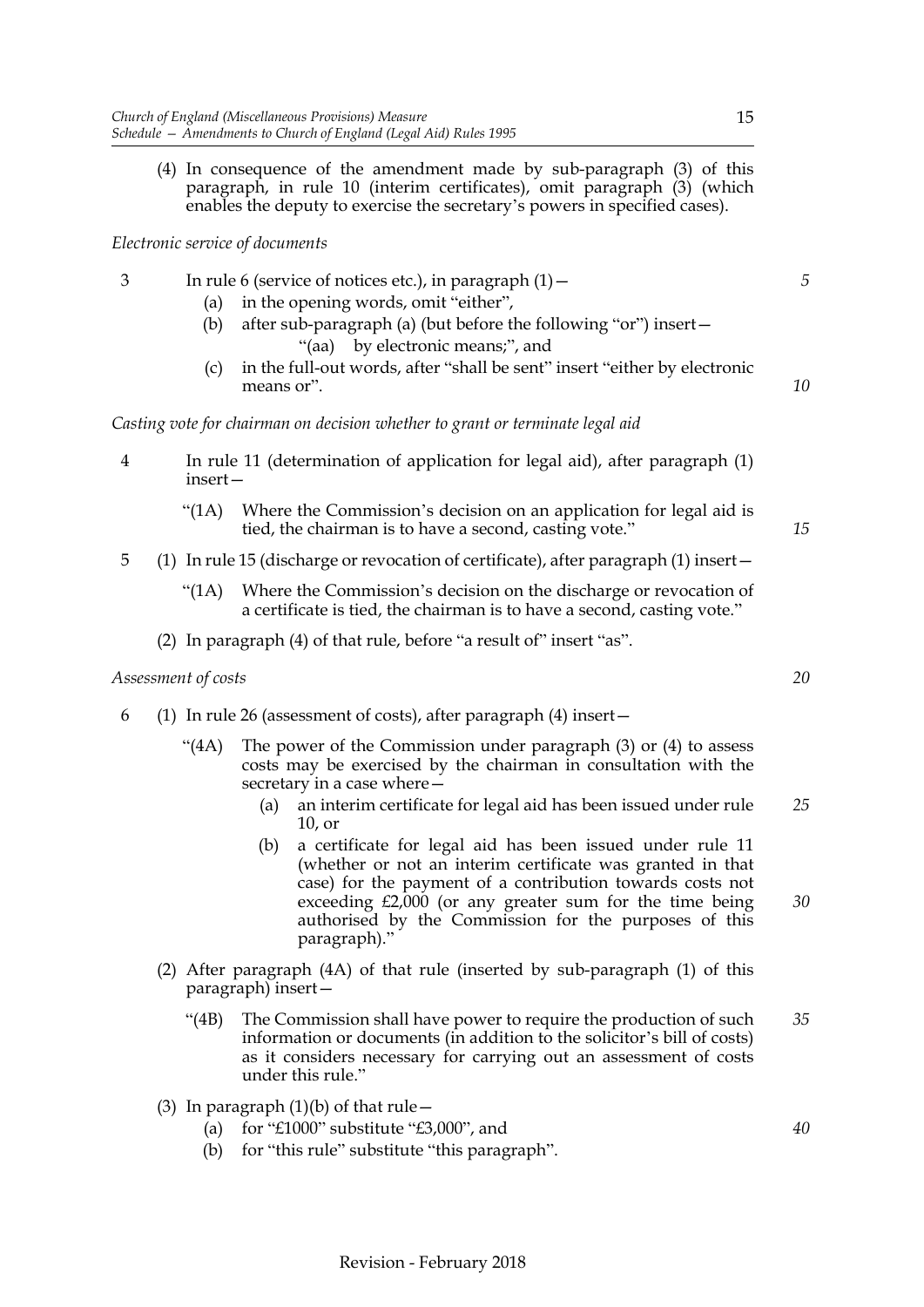- (4) In each of paragraphs (3) and (4) of that rule, before "may" insert ", subject to paragraph (4A),".
- (5) In paragraph (5)(b) of that rule, after "the Commission" insert ", or the chairman when acting under paragraph (4A),".
- (6) In rule 27 (appointment of committee), in paragraph (1), at the end insert "(and in a case where rule 26 applies, the power under this paragraph is not exercisable in so far as costs have been assessed by the chairman of the Commission acting under paragraph (4A) of that rule)."

*Delay by solicitor in putting in bill of costs*

7 (1) After rule 27 insert—

#### **"28 Delay in putting in bill of costs**

- (1) In a case where an interim certificate for legal aid has been issued under rule 10 but the assisted person's solicitor has, without good reason, not put in a bill of costs for assessment by the end of three months beginning with the date on which the certificate was issued, the Commission may disallow the whole of the costs.
- (2) In any other case where costs are to be assessed under rule 26 but the assisted person's solicitor has, without good reason, not put in a bill of costs for assessment by the end of three months beginning with the date on which the certificate concerned was issued, the Commission may disallow the whole of the costs.
- (3) In a case where, on a taxation or assessment of costs under these Rules, an assisted person's solicitor has been required to put in a new bill of costs but has, without good reason, not done so before the end of three months beginning with the date on which the taxation or assessment was concluded, the Commission may disallow the whole of the costs.
- (4) An assisted person's solicitor may, before the end of the three months provided for under paragraph (1), (2) or (3), make an application to the secretary for the chairman to allow the solicitor a further period of up to three months in which to put in the bill.
- (5) An application under paragraph  $(4)$  -
	- (a) shall be in writing,
	- (b) shall specify the further period sought and the reason for making the application,
	- (c) shall be accompanied by evidence in support, and
	- (d) shall be lodged with the secretary.
- (6) Where the chairman considers that an application under paragraph (4) should not be granted, the chairman shall, before making a final decision, inform the assisted person's solicitor that the solicitor is to be afforded an opportunity to make representations as to why the solicitor should be allowed the further period sought.
- (7) Representations under paragraph  $(6)$  -
	- (a) shall be in writing, and

Revision - February 2018

*40*

*35*

*5*

*10*

*15*

*20*

*25*